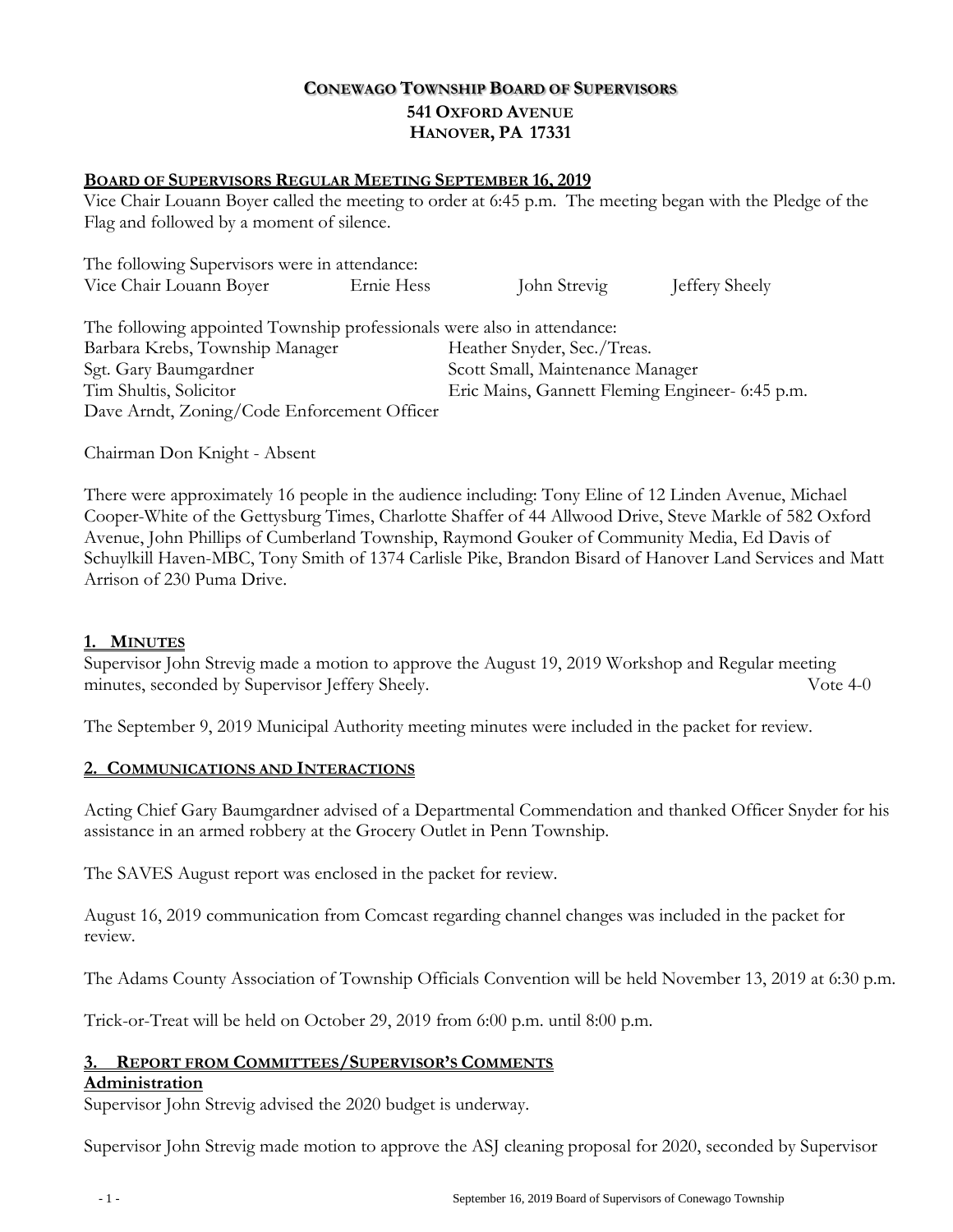Jeffery Sheely. Note: There are no changes in the cleaning proposal and it is the same pricing as the year before. Vote 4-0

The Adams County SPCA September 10, 2019 donation request will be distributed in October.

Supervisor John Strevig made motion to approve Resolution 2019-Q Stormwater Management Facilities and Best Management Practices, seconded by Supervisor Ernie Hess. Vote 4-0

Supervisor John Strevig made motion to recognize the existing job descriptions as set forth in the personnel manual last revised March 15, 2015 until the Personnel Manual is updated and to direct the Township Manager to update the Personnel Manual, seconded by Supervisor Ernie Hess. Vote 4-0

## **Public Safety**

During the month of August, SAVES responded to 28 Fire and Rescue calls, 123 EMS calls for a total response of 151 calls for service. In Conewago Township SAVES responded to 13 Fire and Rescue calls and 44 EMS call for a total of 57 calls for service

The police garage is up and has just a few items that the Maintenance department has to finish.

Vice Chair Louann Boyer advised the Federation came to SAVES and presented 2 awards for bystander CPR accreditation for life saving.

### **Recreation**

Nothing new to report.

### **Agricultural Preservation**

Nothing new to report.

### **Roads**

A repair to Oxford Avenue to repair a bump in the road will be scheduled for September 17, 2019 weather permitting.

## **Pension**

Nothing new to report.

### **Planning Commission**

Supervisor John Strevig advised this will be covered under Dave Arndt, Zoning/Code Enforcement Officer's report.

## **Stormwater**

Nothing new to report.

## 4**. REPORT FROM SECRETARY-TREASURER**

Supervisor John Strevig made a motion to approve the Secretary/Treasurer's Report, seconded by Supervisor Ernie Hess. Vote 4-0

Supervisor Ernie Hess made a motion to approve payment of the prepaid bills and all invoices noted on the report for August 16, 2019 – September 13, 2019, seconded by Supervisor John Strevig. Vote 4-0

## **5. PUBLIC COMMENT**

Raymond Gouker of Community Media asked the Board if possible he would like to show a brief presentation on Adams County T.V. Township Manager Barbara Krebs advised Mr. Gouker she would contact him to set up a time to view the presentation prior to the next Board meeting.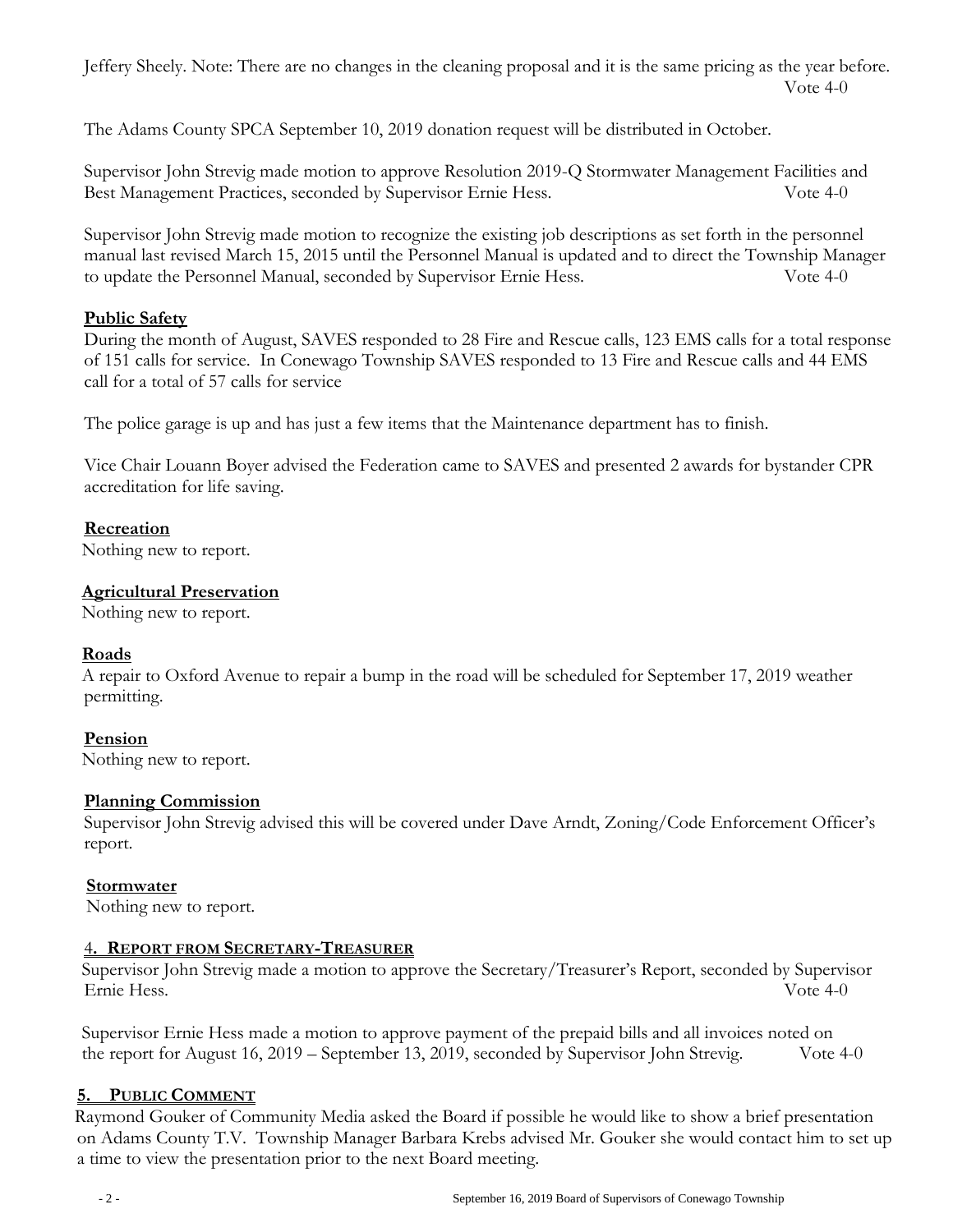Steve Markle of 582 Oxford Avenue asked the Board to reconsider planting trees as a barrier to a privacy fence beside the Police Department instead of painting the fence.

John Phillips of Cumberland Township introduced himself and advised he is running for Adams County Controller.

Matt Arrison of 230 Puma Drive addressed his concerns with the access and exit of Plum Creek Park, the cloud of dust from the traffic and the road not being suitable to handle the traffic during the soccer tournament.

### **6. REPORTS FROM DEPARTMENTS**

#### **Police**

The Police Department's August report was enclosed in the packet for review.

Acting Chief Gary Baumgardner

### **Township Solicitor Shultis**

Nothing new to report.

### **Township Manager**

Barbara Krebs, Township Manager reviewed her monthly staff report including the following: A meeting with Heritage Lawn and Landscape to look at curb spraying in Sherry Village and the Conewago Drive area to include approximately 2 mils of street area. After weeds die the maintenance crew will sweep and seal and the emergency preemption light at Centennial Road/TR 116 is scheduled to be shipped on Sept. 16, once SWAM receives they will install.

## **Township Engineer (Eric Mains, Gannett Fleming, Inc.)**

Eric Mains, Township Engineer, gave a review of his Engineer's Report for August.

## **2019 Street & Drainage Improvement Project –**

Supervisor John Strevig made motion to approve change #2 for \$19,473.20, seconded by Supervisor Jeff Sheely. Vote 4-0

Supervisor John Strevig made motion to approve the AFP #2 for \$80,429.40, seconded by Supervisor Jeff Sheely. Discussion: Punch List Vote 4-0

## **7. CODE ENFORCEMENT**

The activity summary from Zoning/Code Enforcement Officer, Dave Arndt, dated September 11, 2019, was enclosed in the packet for review.

## **8. SUBDIVISION/LAND DEVELOPMENT**

The Subdivision and Land Development Status Report for September 11, 2019 was included for review.

Zoning/Code Enforcement Officer Dave Arndt advised if anyone needs a copy of the Planning Commission meeting minutes dated September 5, 2019 he could provide a copy.

## **Smith's Specialized Automotive, LLC- 1374 Carlisle Pike, Preliminary/Final LDP**

Supervisor John Strevig made a motion to approve the waiver request received from Smith's Specialized Automotive, LLC of 1374 Carlisle Pike from Section 135-43.E, requiring landscape screening, which was recommended by the Planning Commission, seconded by Supervisor Jeffery Sheely. Note: Received notice from